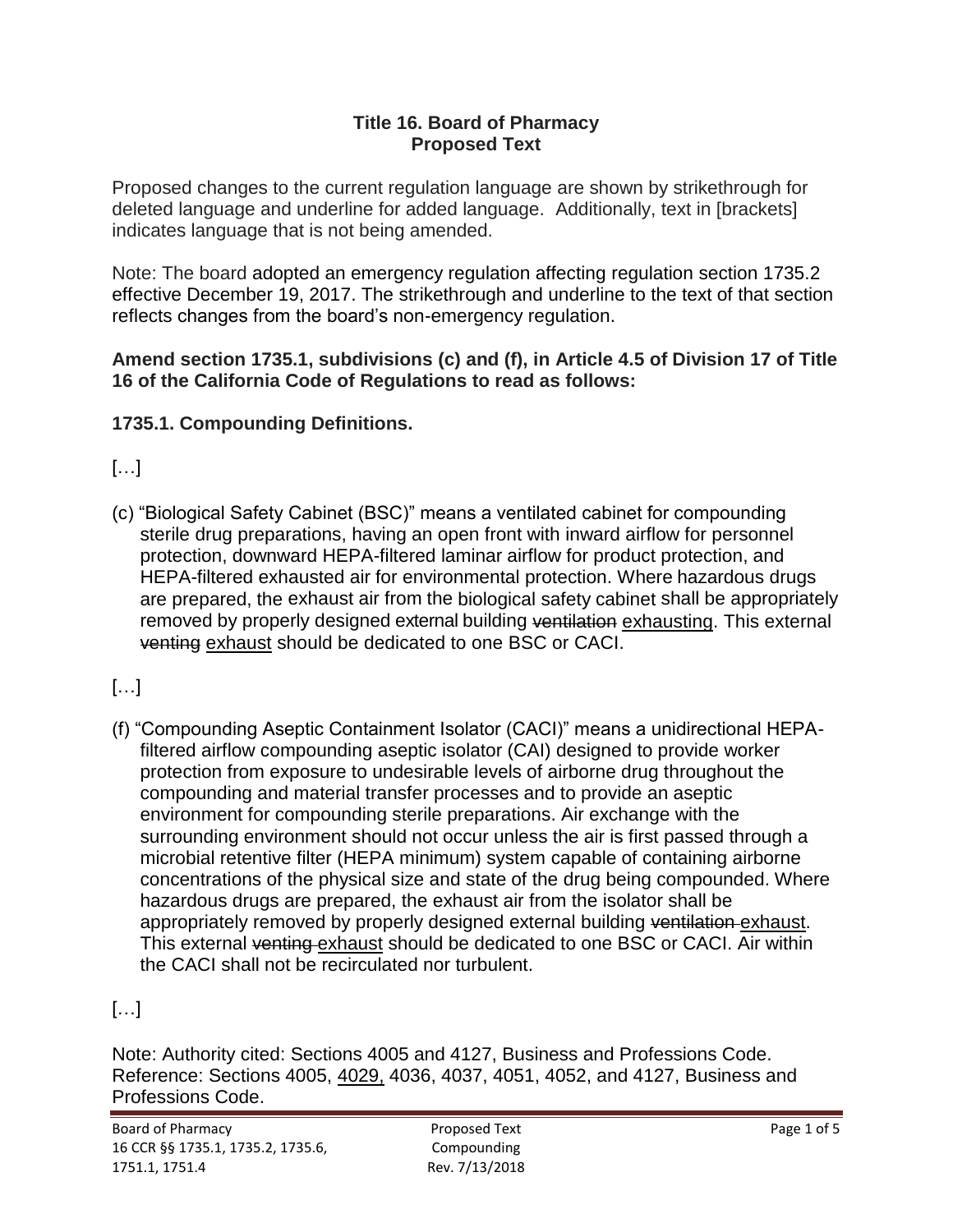**Amend section 1735.2, subdivision (i), in Article 4.5 of Division 17 of Title 16 California Code of Regulations to read as follows:** 

### **1735.2. Compounding Limitations and Requirements; Self-Assessment.**

[…]

- not be used, stored, transported or administered, and determined based on the (i) Every compounded drug preparation shall be given a beyond use date representing the date or date and time beyond which the compounded drug preparation should professional judgment of the pharmacist performing or supervising the compounding.
	- (1) For non-sterile compounded drug preparation(s), the beyond use date shall not exceed any of the following:
		- (A) the shortest expiration date or beyond use date of any ingredient in the compounded drug preparation,
		- (B) the chemical stability of any one ingredient in the compounded drug preparation;
		- (C) the chemical stability of the combination of all ingredients in the compounded drug preparation,
		- (D) 180 days for non-aqueous formulations, 180 days or an extended date established by the pharmacist's research, analysis, and documentation,
		- (E) 14 days for water-containing oral formulations, 14 days or an extended date established by the pharmacist's research, analysis, and documentation, and
		- (F) 30 days for water-containing topical/dermal and mucosal liquid and semisolid formulations, 30 days or an extended date established by the pharmacist's research, analysis, and documentation.
		- (G) A pharmacist, using his or her professional judgment may establish an extended date as provided in (D), (E), and (F), if the pharmacist researches by consulting and applying drug-specific and general stability documentation and literature; analyzes such documentation and literature as well as the other factors set forth in this subdivision, and maintains documentation of the research, analysis and conclusion. The factors the pharmacist must analyze include:
			- (i) the nature of the drug and its degradation mechanism,

(ii) the dosage form and its components,

(iii) the potential for microbial proliferation in the preparation,

(iv) the container in which it is packaged,

- (v) the expected storage conditions, and
- (vi) the intended duration of therapy.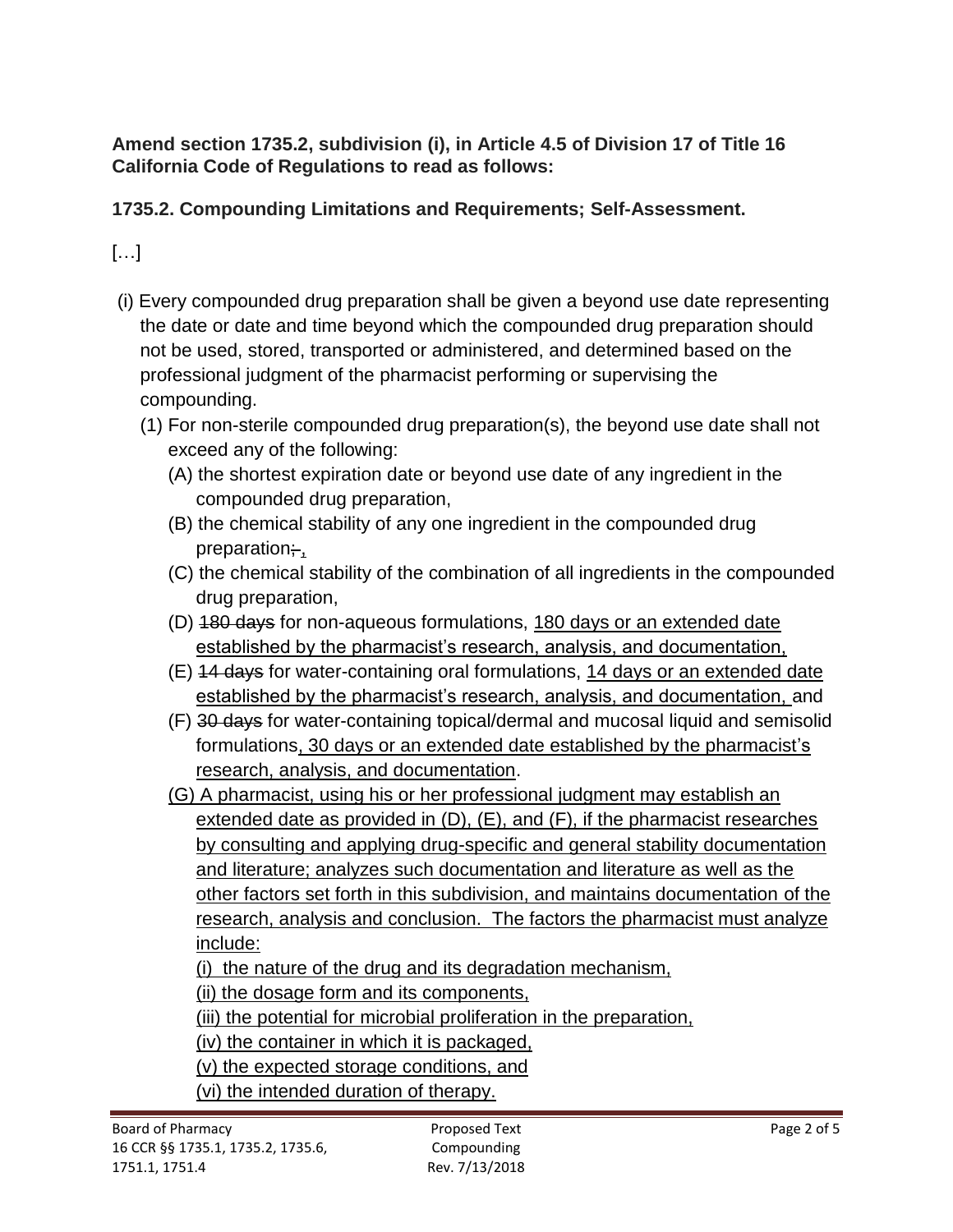Documentation of the pharmacist's research and analysis supporting an extension must be maintained in a readily retrievable format as part of the master formula.

- (2) For sterile compounded drug preparations, the beyond use date shall not exceed any of the following:
	- (A) The shortest expiration date or beyond use date of any ingredient in the sterile compounded drug product preparation,
	- (B) The chemical stability of any one ingredient in the sterile compounded drug preparation,
	- (C) The chemical stability of the combination of all ingredients in the sterile compounded drug preparation, and
	- (D) The beyond use date assigned for sterility in section 1751.8.
- (3) For sterile compounded drug preparations, E-extension of a beyond use date is only allowable when supported by the following:
	- (A) Method Suitability Test,
	- (B) Container Closure Integrity Test, and
	- (C) Stability Studies
- and essential compounding steps, quality reviews, and packaging as the finished (4) In addition to the requirements of paragraph three (3), the drugs or compounded drug preparations tested and studied shall be identical in ingredients, specific drug or compounded drug preparation.
- (5) Shorter dating than set forth in this subsection may be used if it is deemed appropriate in the professional judgment of the responsible pharmacist.
- […]

Note: Authority cited: Sections 4005 and 4127, Business and Professions Code. Reference: Sections 4005, 4029, 4036, 4037, 4051, 4052, and 4127, Business and Professions Code.

### **Amend section 1735.6, subdivision (e), in Article 4.5 of Division 17 of Title 16 of the California Code of Regulations to read as follows:**

## **1735.6. Compounding Facilities and Equipment.**

# […]

- (e) Hazardous drug compounding shall be completed in an externally vented exhausted physically separate room with the following requirements:
- (1) Minimum of 30 air changes per hour except that 12 air changes per hour are acceptable for segregated compounding areas with a BSC or CACI when products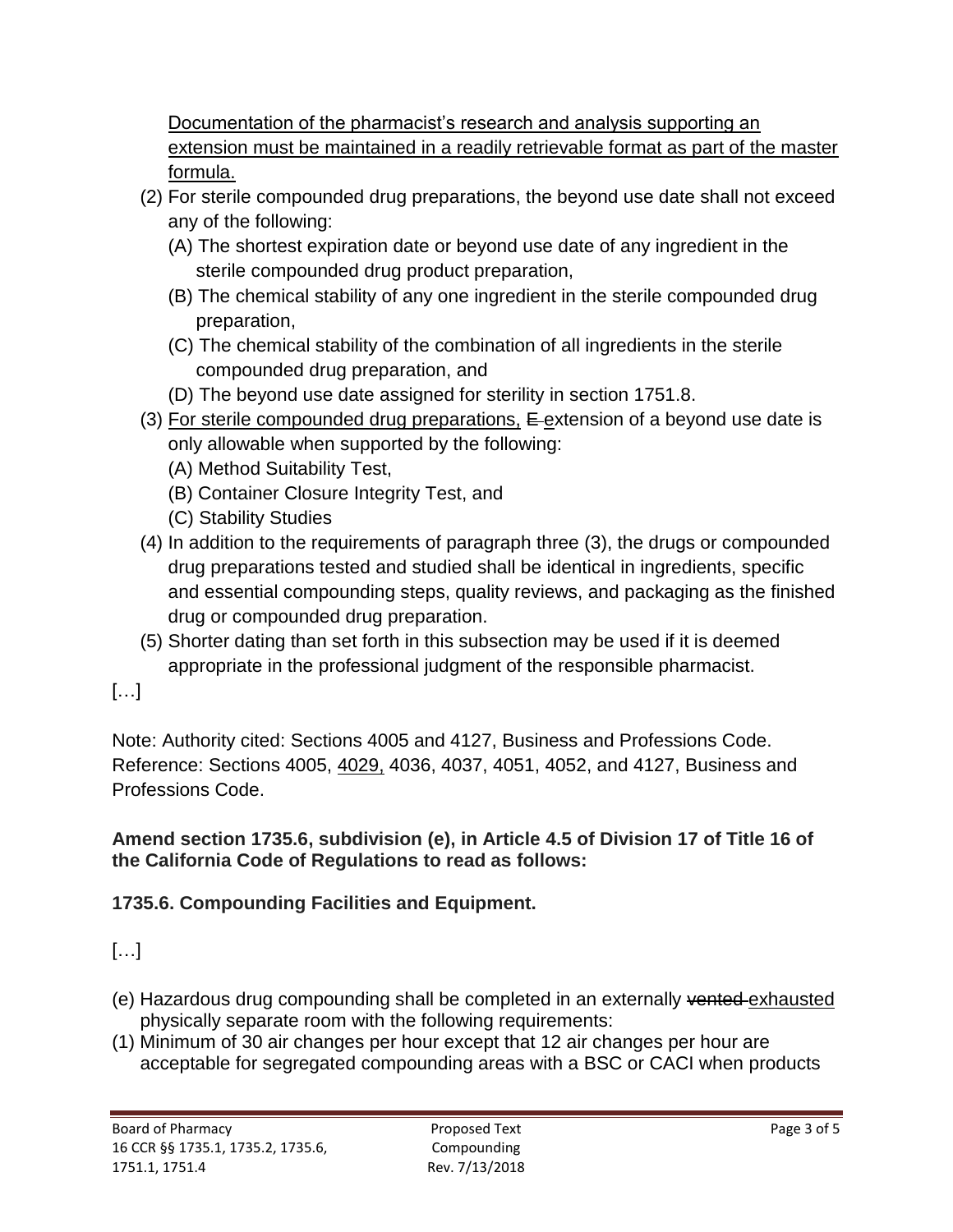are assigned a BUD of 12 hrs hours or less or when non sterile products are compounded; and

- (2) Maintained at a negative pressure of 0.01 to 0.03 inches of water column relative to all adjacent spaces (rooms, above ceiling, and corridors); and
- (3) Each PEC BSC in the room shall also be externally vented-exhausted except that a BSC used only for nonsterile compounding may use a redundant-HEPA filter in series; and
- (4) All surfaces within the room shall be smooth, seamless, impervious, and nonshedding.

[…]

Note: Authority cited: Sections 4005 and 4127, Business and Professions Code. Reference: Sections 4005, 4029, 4036, 4037, 4051, 4052 and 4127, Business and Professions Code.

#### **Amend section 1751.1, subdivision (a)(5), in Article 7 of Division 17 of Title 16 of the California Code of Regulations to read as follows:**

## **1751.1. Sterile Compounding Recordkeeping Requirements.**

(a) In addition to the records required by section 1735.3, any pharmacy engaged in any compounding of sterile drug preparations shall maintain the following records, which must be readily retrievable, within the pharmacy: […]

(5) Biannual V video of smoke studies in all ISO Class 5 certified spaces.  $[...]$ 

[…]

Note: Authority cited: Sections 4005 and 4127, Business and Professions Code. Reference: Sections 4005, 4029, 4036, 4037, 4051, 4052, and 4127, Business and Professions Code.

**Amend section 1751.4, subdivision (k), in Article 7 of Division 17 of Title 16 of the California Code of Regulations to read as follows:** 

## **1751.4. Facility and Equipment Standards for Sterile Compounding.**

[…]

 (k) The sterile compounding area in the pharmacy shall have a comfortable and welllighted working environment, which includes a room temperature of 20-24 degrees Celsius (68-75 degrees Fahrenheit) or cooler to maintain comfortable conditions for compounding personnel when attired in the required compounding garb.